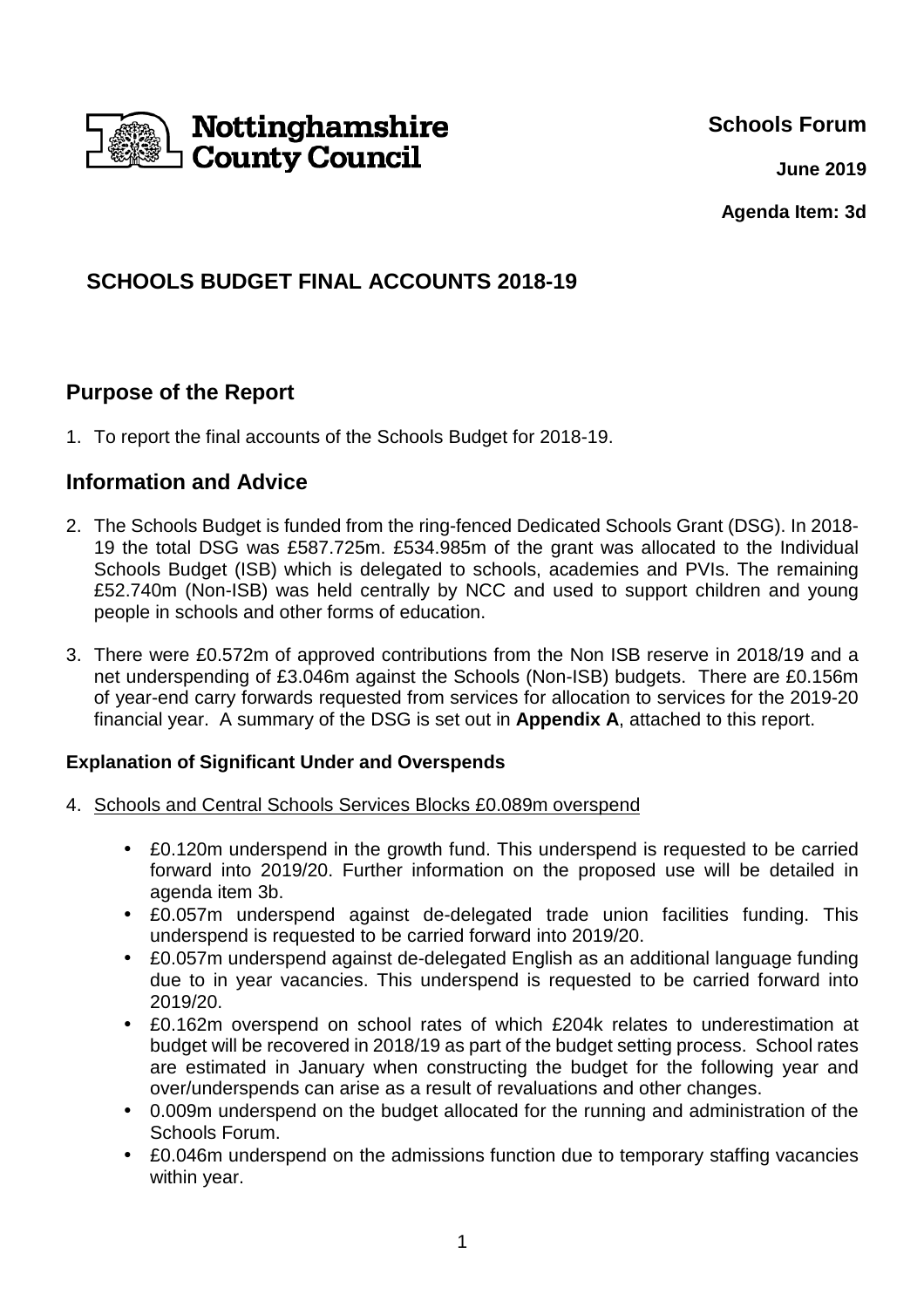- 0.199m overspend on the Education Psychology Service. This service has received a fixed budget of £1.2m since 2012/13. The overspend is due to the accumulated effect of inflationary pay awards.
- 5. High Needs Block £1.420m underspend

**Appendix B** provides a full breakdown of the variances within the High Needs Block.

The underspend within the High Needs Block has occurred after the transfer of £2.345 million form the Schools Block and the additional £1.737 million of funding that was announced by the Education Secretary in December 2018.

Expenditure within the block has reduced by £1.524m from that being forecast in February 2019.

#### 6. Early Years Block £1.716m underspend (Indicative)

Of the underspend £1.548m is due to the fluctuations in the number of 3 & 4 year old places (Universal and Additional) being funded by the Early Years Block. For 2018/19 the funding received by Nottinghamshire was based on the number of children recorded on the Jan 2018 and Jan 2019 censuses.

Funding = 
$$
5/12
$$
 Jan 2018 +  $7/12$  Jan 2019

The payments made to providers are based on the number of children recorded on the termly school census or headcount return, this means that the number of places funded by the Early Years Block can fluctuate dramatically from term to term.

**Appendix C** illustrates the fluctuations in the number of Early Years Children receiving funded childcare throughout 2018/19. The 'dip' in number of funded places that can be seen on each graph in Autumn 18 has resulted in large underspends occurring. It is assumed that this is due to eligibility i.e. more and more children become eligible for their entitlement throughout the academic year – three year olds are eligible the term after they turn 3.

£168k of the Early Years Inclusion Fund and Disability Access Fund was unspent at the year end. Agenda item 3f gives further details of the reasons behind this and requests the underspend be carried forward.

#### **The underspend on the Early Years Block will be confirmed in Summer 2019 when the ESFA announce the final 2018-19 funding allocation for the Early Years Block.**

#### **Use of the Schools (Non-ISB) Reserve**

7. As the summary of the Schools Budget set out in **Appendix A** shows, the accumulated Schools (Non-ISB) Reserve was £1.973m at the beginning of 2018-19. Based on the net effect of the in year underspend, the forecast 2019/20 overspend and use of reserves outlined in paragraph 3, there is currently a projected surplus of £5.432 million on the Schools (non-ISB) Reserve for 2019-20.